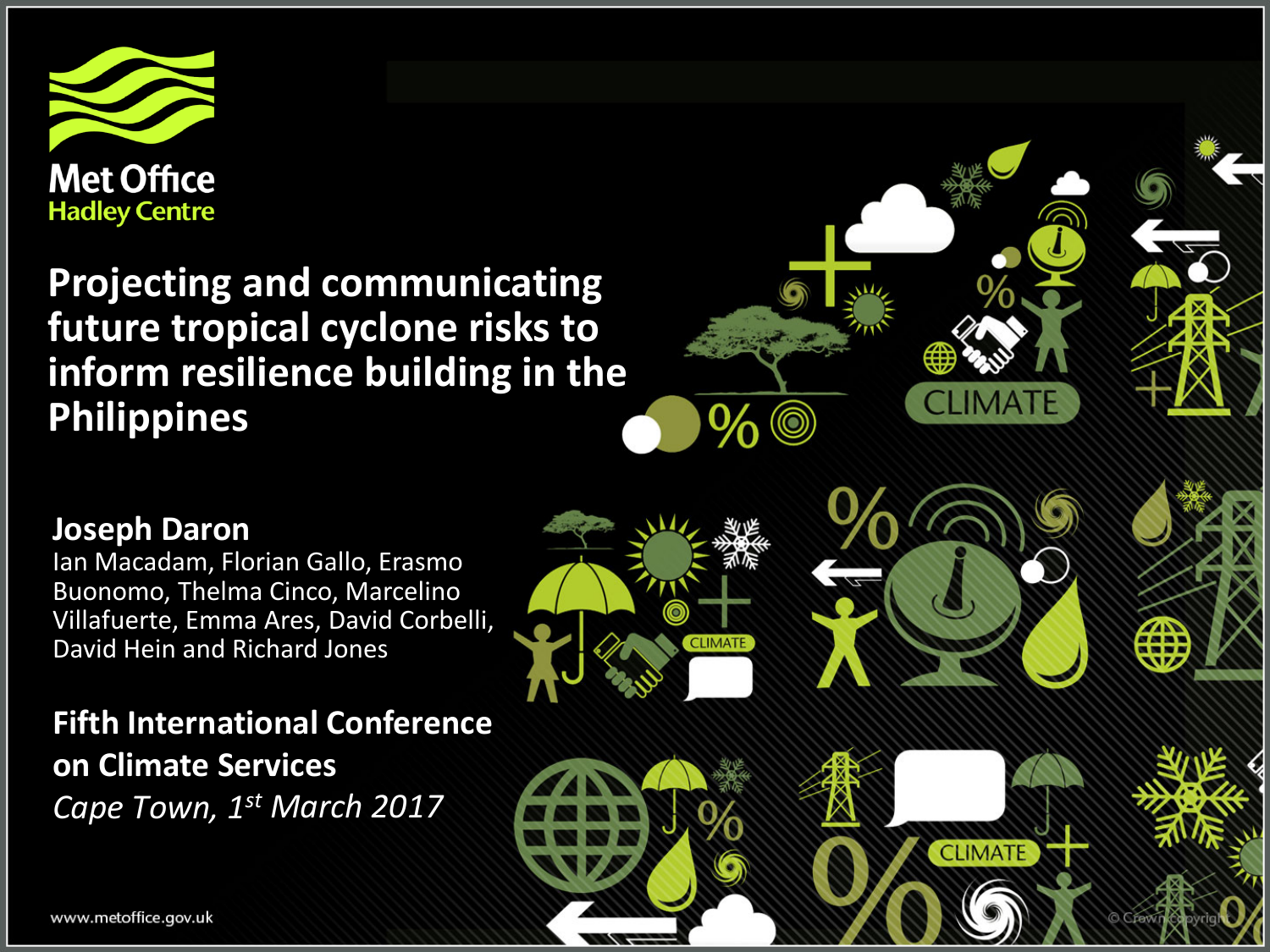

### **"Building capacity to improve resilience to weather and climate extremes in the Philippines"**



In response to Typhoon Haiyan (locally named Yolanda) in November 2013 the UK Department for International Development (DFID) pledged support for the recovery and reconstruction effort.

From January 2015 to December 2016 DFID funded the Met Office to work in partnership with the Philippine Atmospheric, Geophysical and Astronomical Services Administration (PAGASA).

#### **Project Aim:**

*To help strengthen PAGASA's technical capabilities as well as provide state-of-the-art information to guide decisions and build resilience to future climate-related risks.*



**Top left, satellite image of Typhoon Haiyan (NASA) and bottom, photos of damage and response to Typhoon Lando (Koppu) October 2015**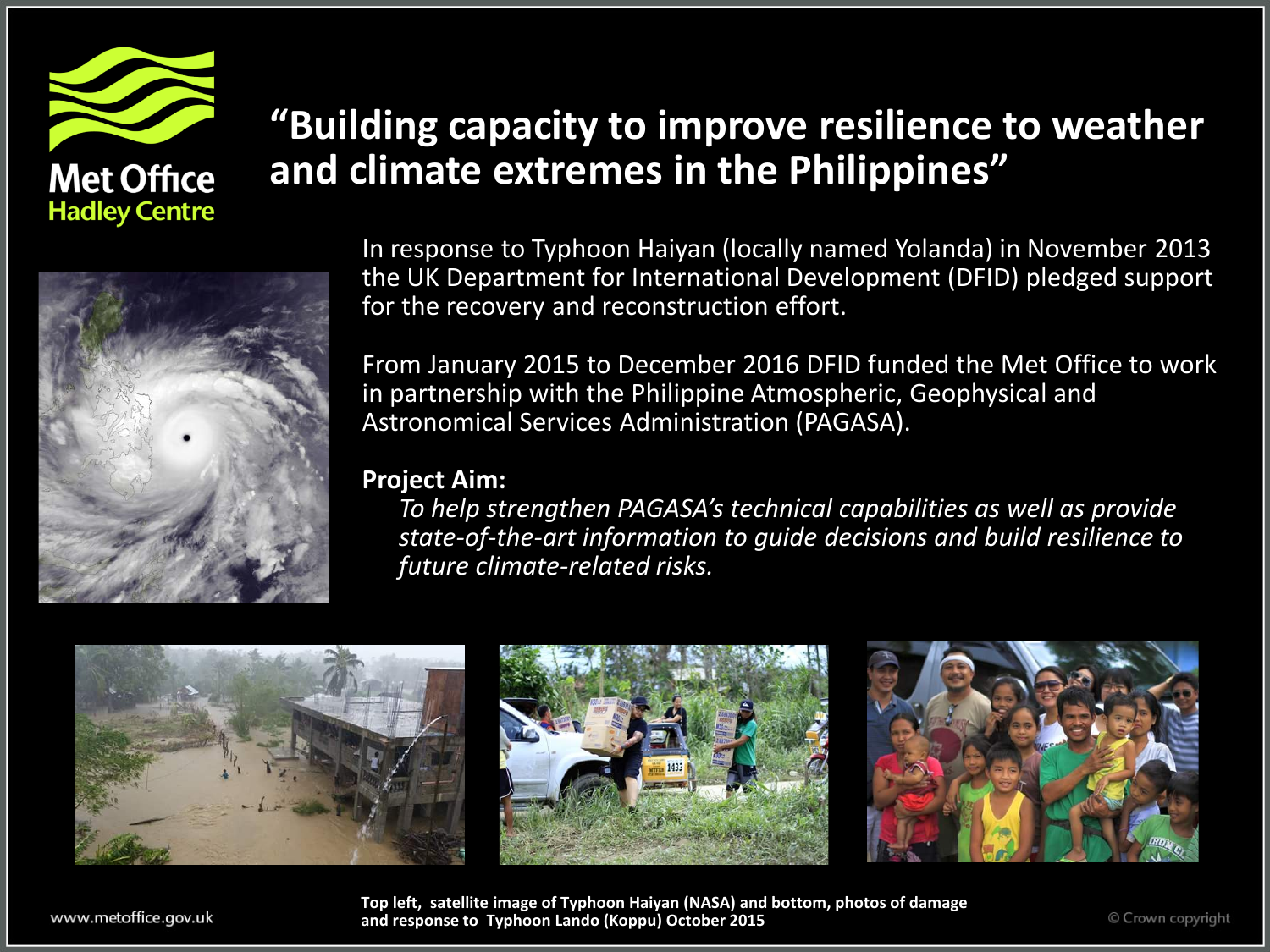

# **Tropical cyclone activity in the Philippines**

Activity reaches a maximum between July and October and a minimum between January and April. There has been a weak upward trend in tropical cyclone activity in the region since the 1970s but no significant trend since the start of the 20<sup>th</sup> century.

Number of total (dark blue) and landfalling (light blue) tropical cyclones each year in the Philippines region

Adapted from Cinco et al. (2016) Observed trends and impacts of tropical cyclones in the Philippines, Int. J. Climatol.

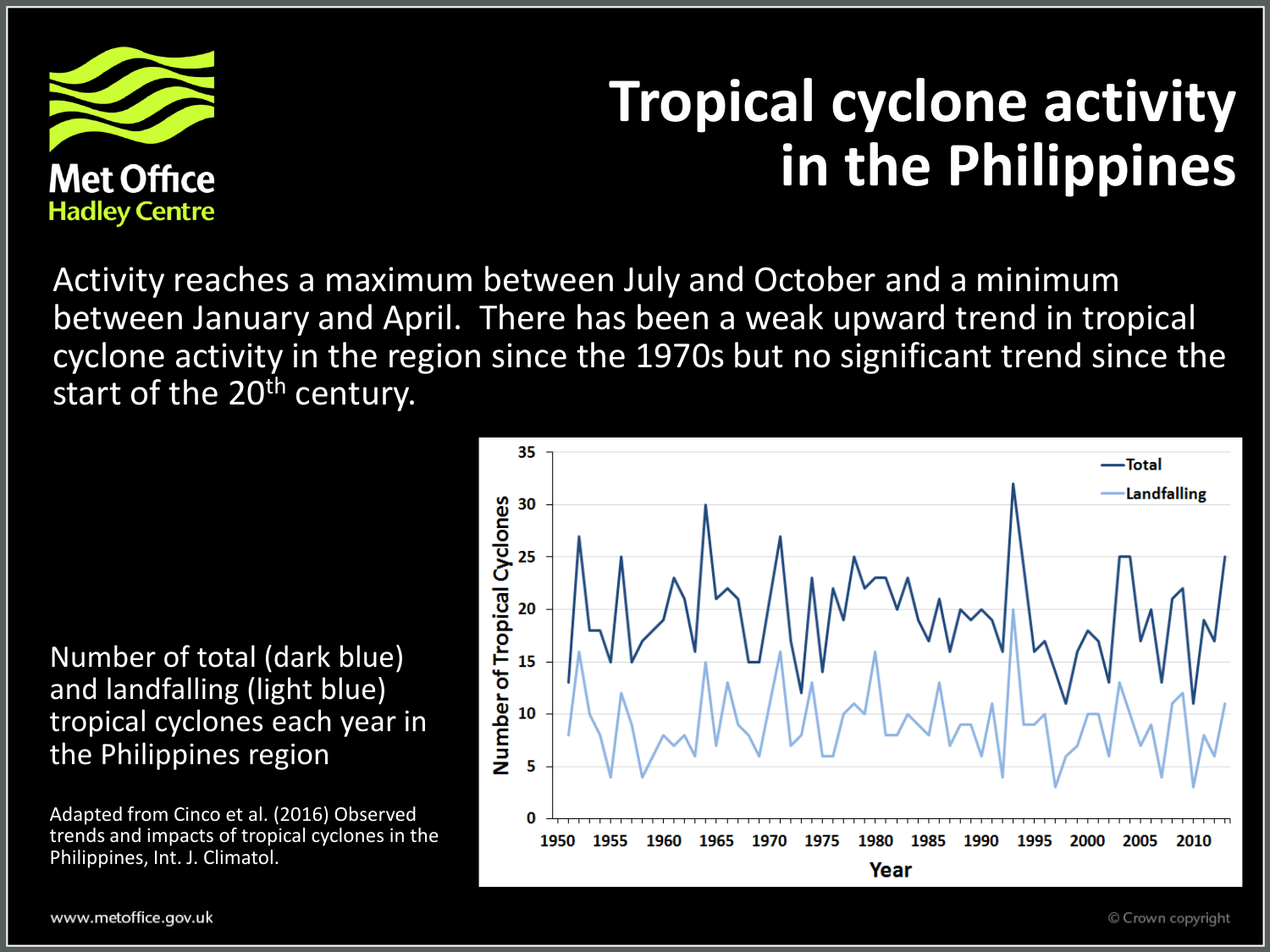

# **Engagement with PAGASA**







www.metoffice.gov.uk

© Crown copyright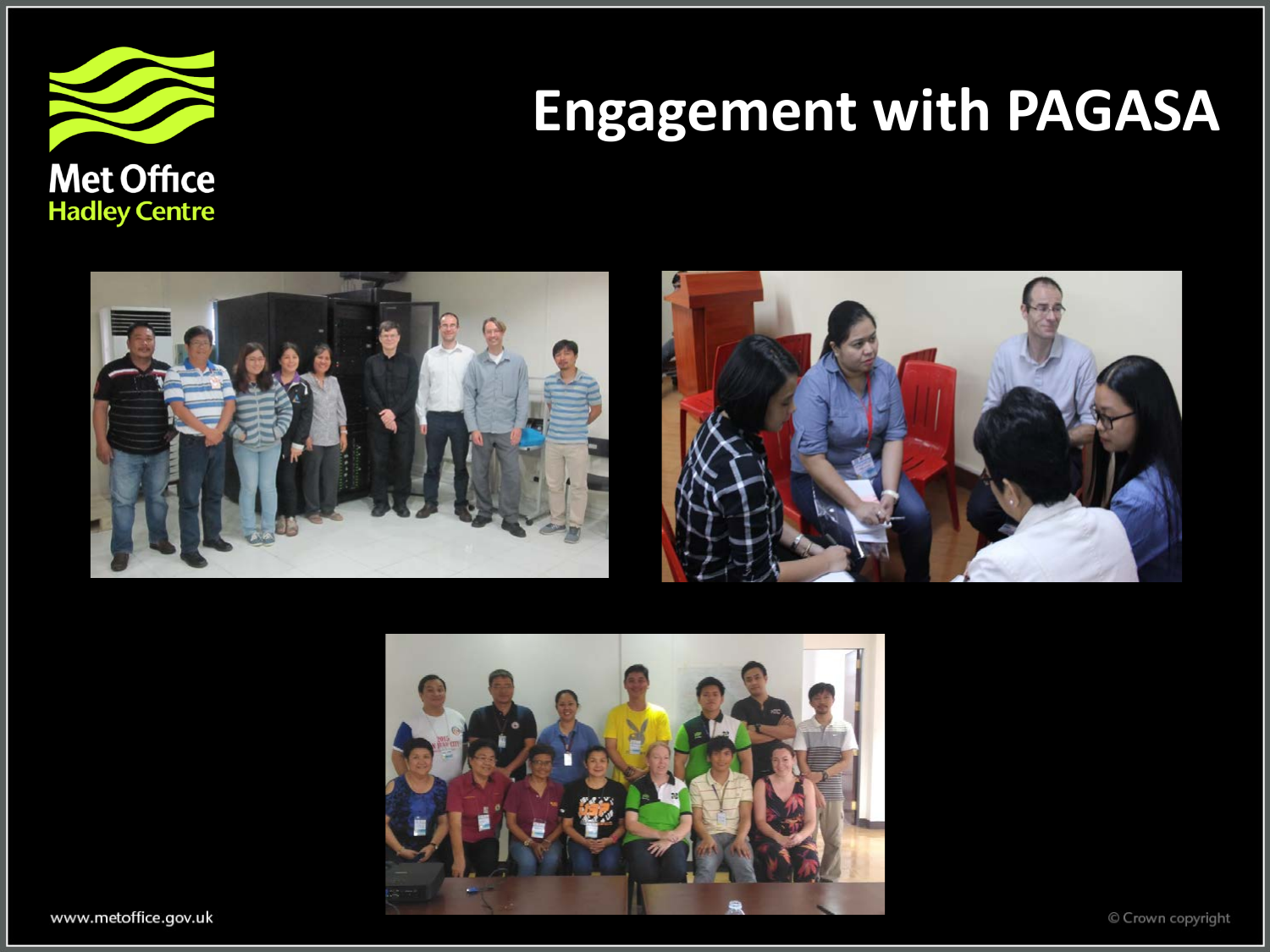

# **Summary of results**

| <b>Simulation</b> |            | 2               | $\overline{3}$ | 4             | 5          |
|-------------------|------------|-----------------|----------------|---------------|------------|
| <b>RCM</b>        | HadGEM3-RA | HadGEM3-RA      | HadGEM3-RA     | <b>PRECIS</b> | RegCM4     |
| <b>GCM</b>        | HadGEM2-ES | <b>CNRM-CM5</b> | MRI-CGM3       | HadGEM2-ES    | HadGEM2-ES |
| Fr. tot           | $-21%$     | $-15%$          | $-1\%$         | $-5%$         | $-13%$     |
| Fr. > 33m/s       | $-25%$     | $-5%$           | +30%           | $+2%$         | 0%         |
| <b>Intensity</b>  |            |                 | $\ddagger$     |               | $\ddot{}$  |

#### **Frequency**

Decrease in overall TC frequency (significant for 3/5 models) with mixed results for intense TCs

#### **Intensity**

Slight increase in TC intensity but significant only for 2 simulations

www.metoffice.gov.uk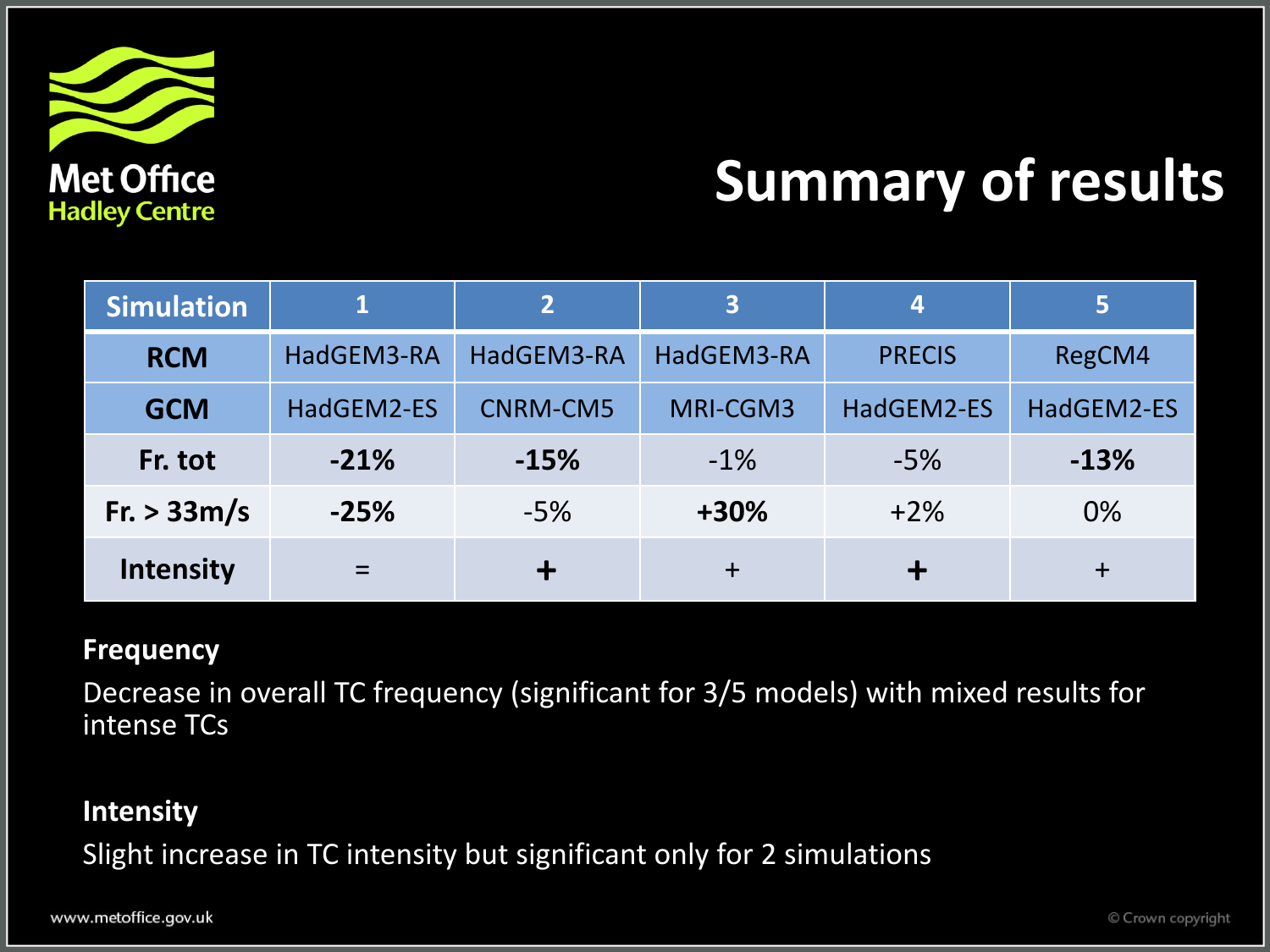

## **Information brief**

|                                         | <b>Climate Model Simulations</b> |  |  |  |  |  |  |
|-----------------------------------------|----------------------------------|--|--|--|--|--|--|
|                                         |                                  |  |  |  |  |  |  |
| Change in tropical<br>cyclone frequency |                                  |  |  |  |  |  |  |
| Change in tropical<br>cyclone intensity |                                  |  |  |  |  |  |  |

Projected changes to tropical cyclones affecting the Philippines by the mid-21st century assuming large increases in greenhouse gas concentrations. Black arrows indicate clear changes, grey arrows indicate possible changes, and a dash indicates no change.

#### **Key findings**

- The total number of tropical cyclones in the Philippines region is likely to remain the same or decrease by the mid-21st century
- Results show some evidence of an increase in the intensity of tropical cyclones in the Philippines region by the mid-21st century
- There will continue to be high year-to-year variability in the number and intensity of tropical cyclones

www.metoffice.gov.uk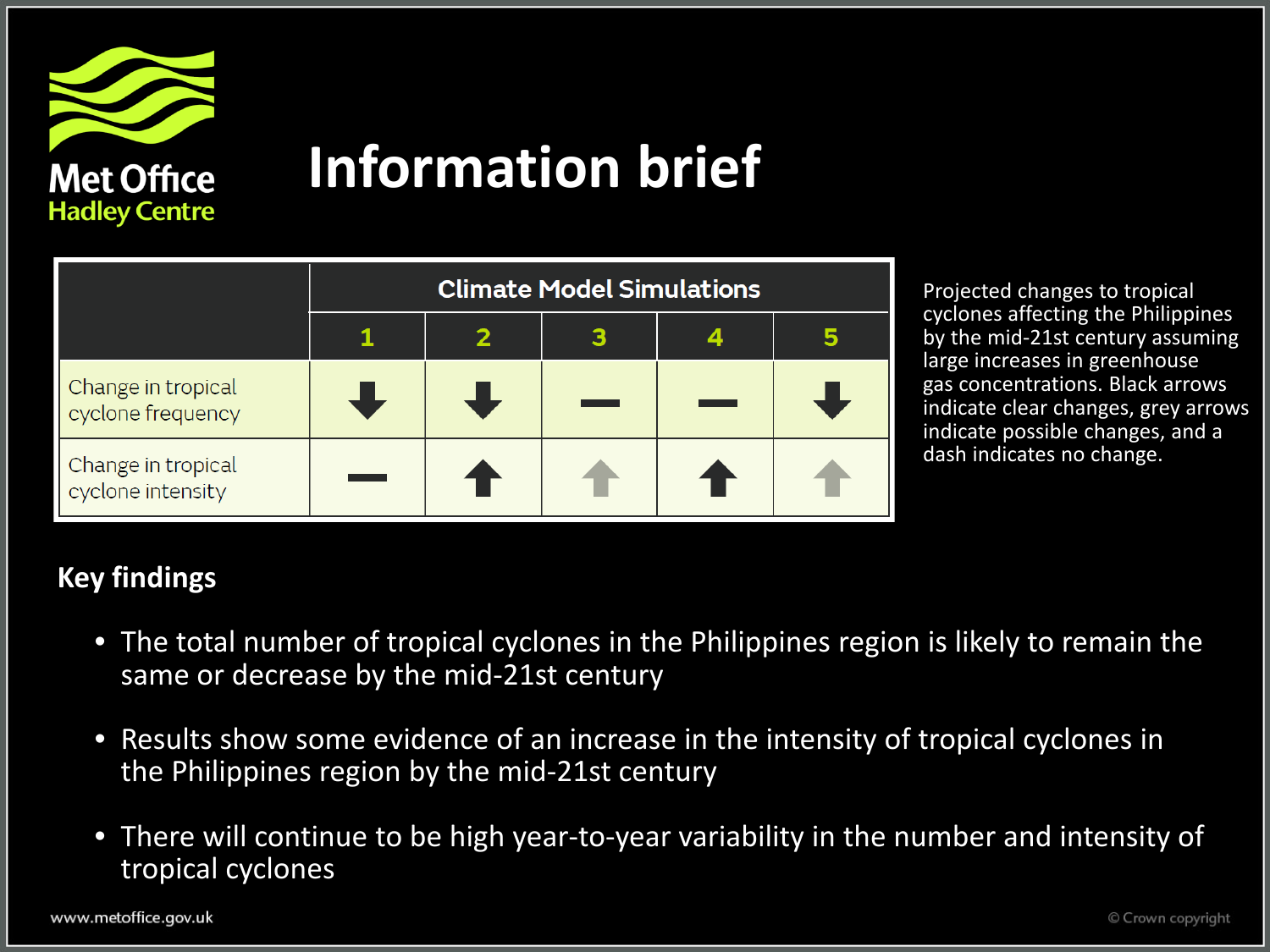

- 1. How can knowledge brokers help in "laymanising" uncertain and complicated climate information whilst preserving scientific credibility?
- 2. How should we communicate climate information and research findings at broad spatial scales to ensure local relevance?
- 3. How much time and resource should be built in to climate service projects to enable effective knowledge brokering?